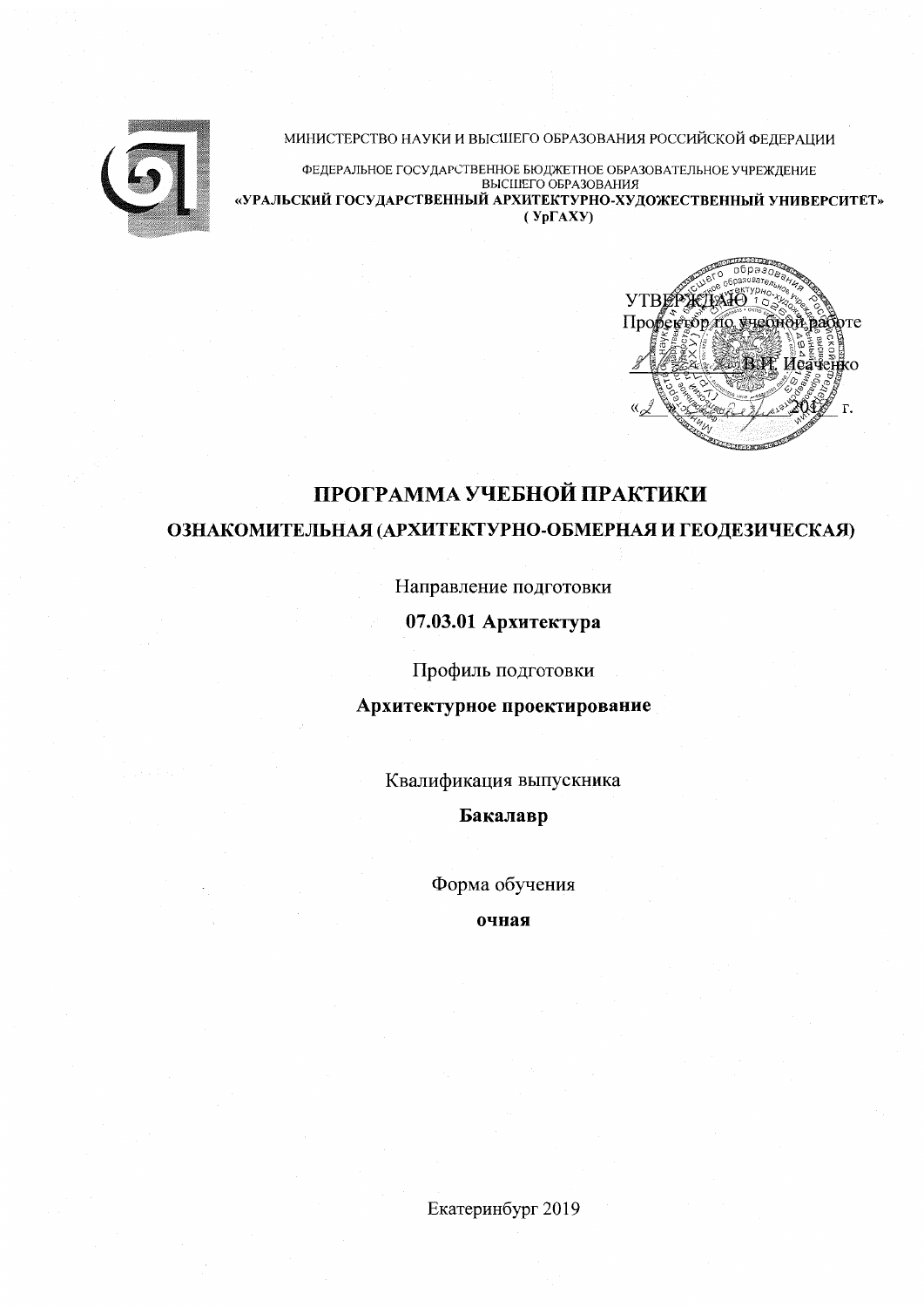### 1. Вид. тип практики, способ(ы) и форма ее проведения

| Вид практики                  | учебная                                   |
|-------------------------------|-------------------------------------------|
| Тип практики                  | Ознакомительная<br>(архитектурно-обмерная |
|                               | и геодезическая)                          |
| Способ(ы) проведения практики | стационарная, выездная                    |
| Форма проведения практики     | Дискретно по видам практик - путем        |
|                               | выделения в календарном учебном графике   |
|                               | непрерывного периода учебного времени     |
|                               | для проведения каждого вида практики      |

### 2. Место практики в структуре образовательной программы

Учебная практика ознакомительная (архитектурно-обмерная и геодезическая) входит в блок Б2 «Практика», в обязательную часть образовательной программы.

Практика базируется на освоении студентами дисциплин (разделов дисциплин) образовательной программы: «Архитектурное проектирование», «Рисунок». «Архитектурное материаловедение»; «Архитектурно - строительное черчение»; «Основы геодезии».

Полученные знания и навыки применяются при освоении дисциплины: «Архитектурное проектирование».

### 3. Место и время проведения практики

База практики - кафедра основ архитектурного проектирования УрГАХУ.

проведения практики служат городские объекты архитектурно-Местом художественного наследия, отвечающие целям и задачам практики, библиотека УрГАХУ, музей архитектуры и дизайна (ул. Горького, 4а), ГАСО г. Екатеринбурга (ул. Вайнера, 17), учебные аудитории УрГАХУ.

Практика проводится в конце 2-семестра после завершения студентами теоретического обучения.

Выбор места проведения практики для лиц с ограниченными возможностями здоровья и инвалидов производится с учетом требований доступности места проведения практики для данной категории обучающихся и рекомендации медико-социальной экспертизы, а также индивидуальной программы реабилитации инвалида, выданной государственным учреждением медико-социальной федеральным экспертизы, относительно рекомендованных условий и видов труда.

4. Перечень планируемых результатов обучения при прохождении практики, соотнесенных с планируемыми результатами освоения образовательной программы 4.1. Перечень компетенций, формирующихся у обучающихся в процессе прохождения практики

| Код (        | Наименование компетенции                                                                                                                                                                                                                                                                          |  |
|--------------|---------------------------------------------------------------------------------------------------------------------------------------------------------------------------------------------------------------------------------------------------------------------------------------------------|--|
| компетенции  |                                                                                                                                                                                                                                                                                                   |  |
| $YK - 3$     | Способен осуществлять социальное взаимодействие и реализовывать свою роль в<br>команде                                                                                                                                                                                                            |  |
| $OIIK - 3$   | Способен участвовать в комплексном проектировании на основе системного<br>подхода, исходя из действующих правовых норм, финансовых ресурсов, анализа<br>ситуации в социальном, функциональном, экологическом, технологическом,<br>инженерном, историческом, экономическом и эстетическом аспектах |  |
| $O\Pi K - 4$ | Способен применять методики определения технических параметров<br>проектируемых объектов                                                                                                                                                                                                          |  |

4.2. Планируемые результаты обучения при прохождении практики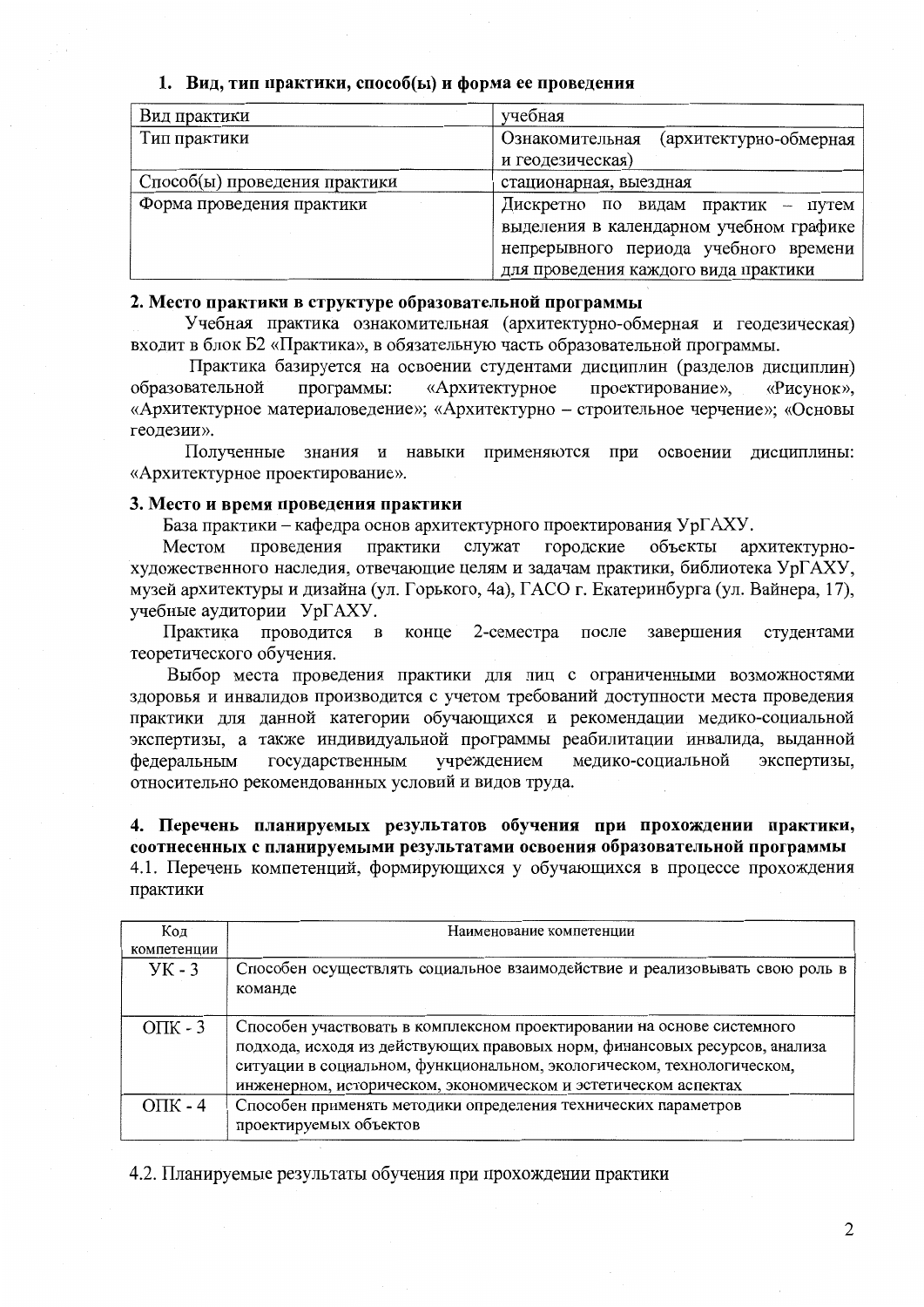В результате прохождения данной практики обучающийся должен приобрести следующие умения и практические навыки:

| Код          | Индикаторы достижения компетенций                                          |
|--------------|----------------------------------------------------------------------------|
| компетенции  |                                                                            |
| $YK - 3$     | умеет:                                                                     |
|              | - Работать в команде, толерантно воспринимая социальные и культурные       |
|              | различия;                                                                  |
|              | - Критически оценивать свои достоинства и недостатки, находить пути        |
|              | и выбрать средства развития достоинств и устранения недостатков.           |
| $O\Pi K - 3$ | умеет:                                                                     |
|              | - Использовать методы моделирования и гармонизации искусственной среды     |
|              | обитания при разработке градостроительных и объемно-планировочных решений. |
|              | знает:                                                                     |
|              | - Функционально-технологические и эстетические требования к архитектурным  |
|              | объектам различных типов.                                                  |
| $O\Pi K - 4$ | умеет:                                                                     |
|              | - Выполнять сводный анализ исходных данных, данных заданий на              |
|              | проектирование объекта.                                                    |

# 5. Трудоемкость практики (объем практики в зачетных единицах и ее продолжительность в академических часах)

Общая трудоемкость учебной практики составляет 4 зачетных единицы, 144 академических часа.

## 6. Содержание практики

|           |                                              | Трудоемкость (в часах)  |                         |                | Формы           |
|-----------|----------------------------------------------|-------------------------|-------------------------|----------------|-----------------|
| No<br>n/n | Содержание практики<br>(виды учебной работы) | Всего                   |                         | Самост.        | контроля        |
|           |                                              |                         | Контактна               | работа         |                 |
|           |                                              |                         | я работа                | студента       |                 |
| 1.        | Подготовительный этап                        | 9                       | 9                       |                |                 |
| 1.1.      | Вводная лекция                               | $\overline{\mathbf{c}}$ | $\overline{\mathbf{c}}$ |                | Подпись в       |
| 1.2.      | Инструктаж по технике безопасности           | $rac{2}{5}$             | $\overline{c}$          |                | журнале по      |
| 1.3.      | Знакомство с объектом и получение            |                         | 5                       |                | технике         |
|           | бригадой индивидуального задания             |                         |                         |                | безопасности    |
| 2.        | Рабочий этап                                 | 117                     | 87                      | 30             |                 |
| 2.1.      | Раздел 1. Научно-исследовательский.          | 18                      | 14                      | 4              |                 |
| 2.1.1.    | Сбор материалов для подготовки               |                         |                         |                | Отчет о         |
|           | исторической справки и описания              |                         |                         |                | прохождении     |
|           | объекта.                                     |                         |                         |                | практики        |
| 2.2.      | Раздел 2. Натурное исследование              | 63                      | 50                      | 13             |                 |
|           | объекта.                                     |                         |                         |                | Отчет о         |
| 2.2.1.    | Графические зарисовки объекта                | $\overline{2}$          | 1                       | 1              | прохождении     |
| 2.2.2.    | Фотофиксация объекта.                        | 10                      | 6                       | 4              | практики        |
| 2.2.3.    | Выполнение ортогональных рисунков            | 10                      | 6                       | 4              | Наблюдение      |
|           | объекта (кроков)                             |                         |                         |                | Наблюдение      |
| 2.2.4.    | Производство обмеров, определение            | 19                      | 17                      | $\overline{2}$ |                 |
|           | размеров вертикальных деталей                |                         |                         |                |                 |
|           | сооружения (в т.ч. с помощью                 | 22                      | 20                      | $\overline{2}$ |                 |
|           | геодезических измерений).                    |                         |                         |                |                 |
| 2.3.      | Раздел 3. Камеральные работы                 | 36                      | 23                      | 13             |                 |
| 2.3.1     | Выполнение обмерных чертежей                 |                         |                         |                | Отчет о         |
| 3.        | Завершающий этап                             | 18                      | 12                      |                | прохождении     |
| 3.1.      | Подготовка, оформление отчета                | 16                      | 10                      | 6<br>6         | практики        |
|           | бригады, предоставление отчета               | $\overline{\mathbf{c}}$ | $\overline{2}$          |                |                 |
|           | Итого                                        | 144                     | 96                      | 48             | Зачет с оценкой |

 $\mathfrak{Z}$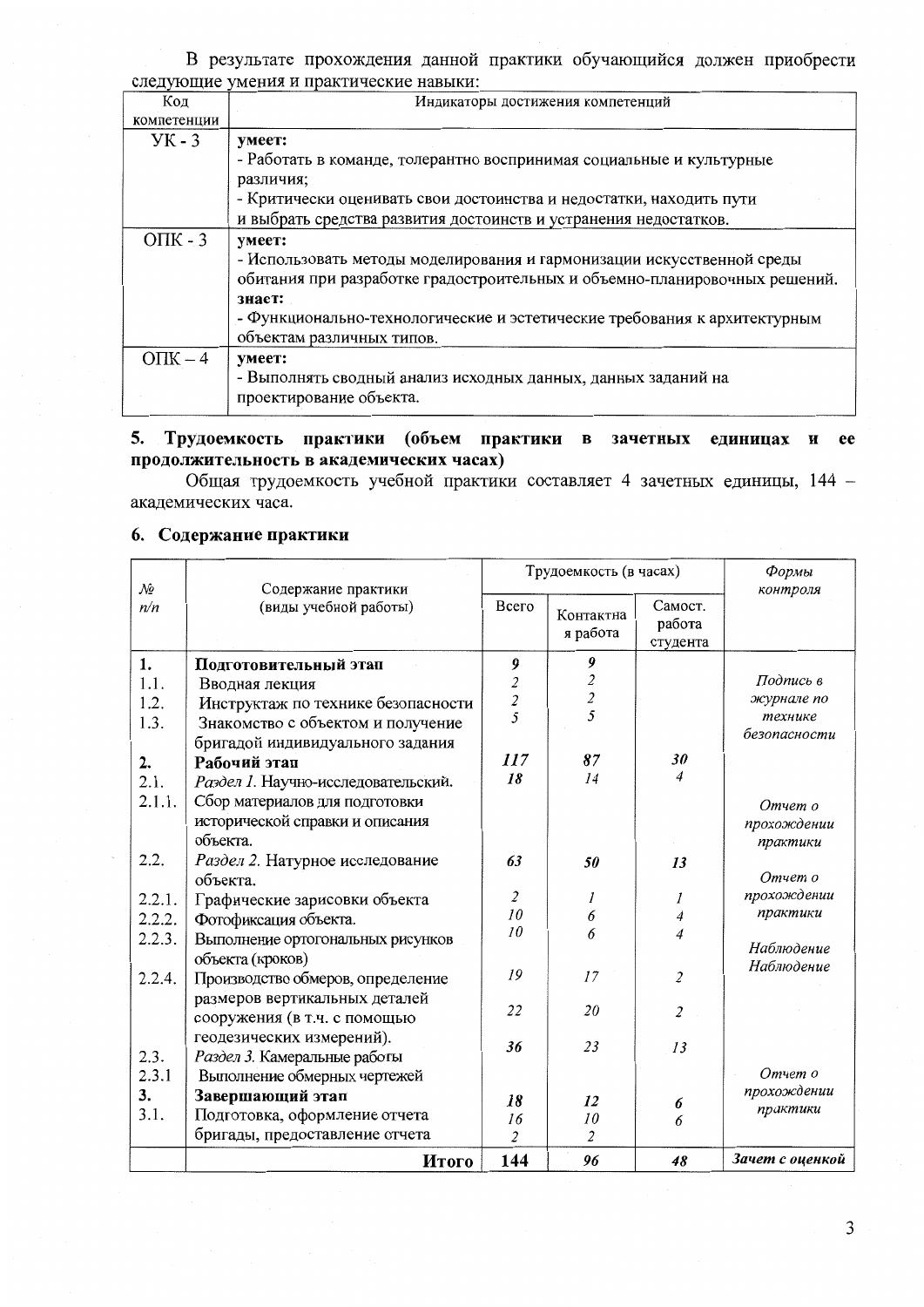## 7. Формы отчетности по практике и форма промежуточной аттестации (по итогам практики)

Аттестация по итогам практики заключается в: а) представлении отчета о прохождении практики студентом:

1. Титульный лист (унифицированная форма)

- 2. Индивидуальное задание
- 3. Дневник прохождения практики
- б) Представление отчета бригады (сброшюрованный альбом, формат А3):
	- 1. Титульный лист
	- 2. Аналитические исследования
	- 3. Ситуационный план
	- 4. Генплан
	- 5. Поэтажные планы
	- 6. Разрез поперечный
	- 7. Разрез продольный
	- 8. Фасады
	- 9. Зарисовки с натуры (главный фасад, фрагменты, не менее 2-х листов А3 формат)
	- 10. Фотофиксация (4 л.: фасады, фрагменты, детали декора, интерьеры)
	- 11. Кроки
	- 12. Приложение (диск с фотофиксацией, техпаспорт на объект)

Аттестация проводится руководителем практики от кафедры. Форма зачета: собеседование на основе отчетных материалов. По результатам аттестации обучающемуся выставляется зачёт с оценкой.

Фонд оценочных средств для проведения промежуточной аттестации обучающихся по практике приведен в Приложении 1

# 8. Перечень учебной литературы, необходимых для проведения практики а) основная литература

1. Архитектурное проектирование жилых зданий: учеб. пособие / под ред. М. В.

Лисициана, Е. С. Пронина. - М. : Архитектура-С, 2014. - 488 с. - Гриф УМО.

2. Седова Л. И. Несложные архитектурные сооружения : учебно-наглядное пособие / Л. И. Седова: Урал. гос.архитектурно-художеств. акад. - Екатеринбург: Архитектон. 2008. - 72 с. 3. Титов А.Л. Композиция внутреннего пространства: учебное пособие / А.Л. Титов -Екатеринбург: Архитектон, 2012.-81с.: ил

4. Архитектурное проектирование общественных зданий и сооружений: учебное пособие / Гельфонд А. Л. - М. : Интеграл, 2013. - 280 с.

5. Золотова Е. В. Геодезия с основами кадастра / Е.В. Золотова, Р.Н. Скогорева. - М.: Академический проект: Трикста, 2011. - 412 с. ISBN 978-5-8291-1246-2. -ISBN 978-5-904954-04-8

### б) дополнительная литература

Обмеры памятников архитектуры.: методические разработки./Н.И. 1. Бугаева Н.И. Бугаева. – Екатеринбург: Архитектон, 1999. 38 - с.

2. Подъяпольский С.С. Реставрация памятников архитектуры: учебник для архитекторов (раздел 3.3. – Фиксация памятников архитектуры) / С.С. Подъяпольский, Г. Б. Бессонов, Л.А.Беляев, Т.М. Постникова. - М.: 1988

# $\epsilon$ )  $\partial$ *SG*

1. Кондратьев И. К. Московский Кремль. Святыни и достопамятности. Историческое описание соборов, церквей и монастырей - М.: Издание И. А. Морозова, 1910. http://biblioclub.ru/index.php?page=book&id=61686

 $\overline{4}$